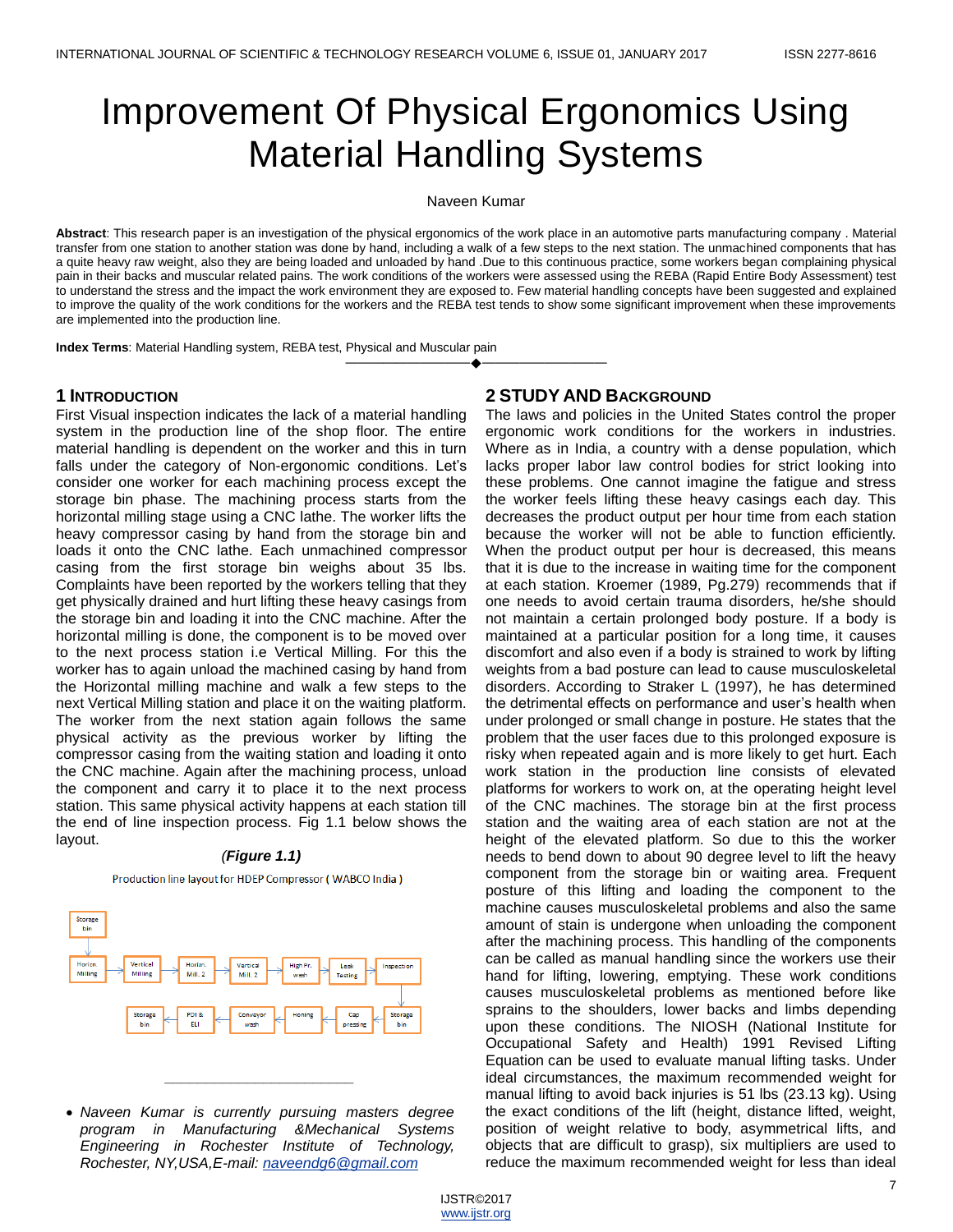lifting tasks. (Source: Wikipedia). Being the 21<sup>st</sup> Century, where technology has improved drastically, this traditional manual handling must be replaced by automated handling systems, improving the working conditions of the worker.

# **3 Component**



*(Figure 1.2)*

The above Fig.(1.2) shows the compressor that is being manufactured at the production line. The black part of the product is called the compressor outer casing, whose unmachined raw form weights about 35 lbs as mentioned which the workers lift by hand. The material being used for the outer casing is cast iron which has a high thermal resistance, and the reason for also the component being heavy.

## **4 REBA ASSESSMENT**

The **Rapid Entire Body Assessment worksheet (REBA)** is designed for easy use without need for an advanced degree in ergonomics or expensive equipment. Using the REBA worksheet, the evaluator will assign a score for each of the following body regions: wrists, forearms, elbows, shoulders, neck, trunk, back, legs and knees. After the data for each region is collected and scored, tables on the form is used to compile the risk factor variables, generating a single score that represents the level of MSD risk (Musculoskeletal Disorders). (*Taken from ergoplus.com*). Fig. (1.3) shows a table which lists the levels of MSD risk based on the score obtained from the REBA test. Decisions for improvement are taken based on the scores from this test which assesses the level of risk.

| Score    | <b>Level of MSD Risk</b>                        |
|----------|-------------------------------------------------|
|          | negligible risk, no action required             |
| $2 - 3$  | low risk, change may be needed                  |
| $4 - 7$  | medium risk, further investigation, change soon |
| $P - TQ$ | high risk, investigate and implement change     |
|          | very high risk, implement change                |

*(Figure 1.3)*

#### A sample REBA sheet is shown below



### *(Figure 1.4)*

The given sheet in Fig. (1.4) is used for determining the body movement of the worker during the process at their station. Based on the Body assessment analysis done for the Horizontal Milling station  $(1<sup>st</sup>$  station) found on the layout chart Fig. (1.1), the readings have been graded in form of scores on the worksheet. There is a defined number of 4 movements (repeated twice according to REBA assessment) and is defined in 4 steps as follows:

- 1) Lifting the component from storage bin.
- 2) Loading component to CNC machine.
- 3) Unloading component from CNC machine.
- 4) Placing component on to next station waiting area.

The steps 1,4 and 2,3 have similar subjective movements and hence are assessed as one together in two REBA worksheets.



*(Figure 1.5)*

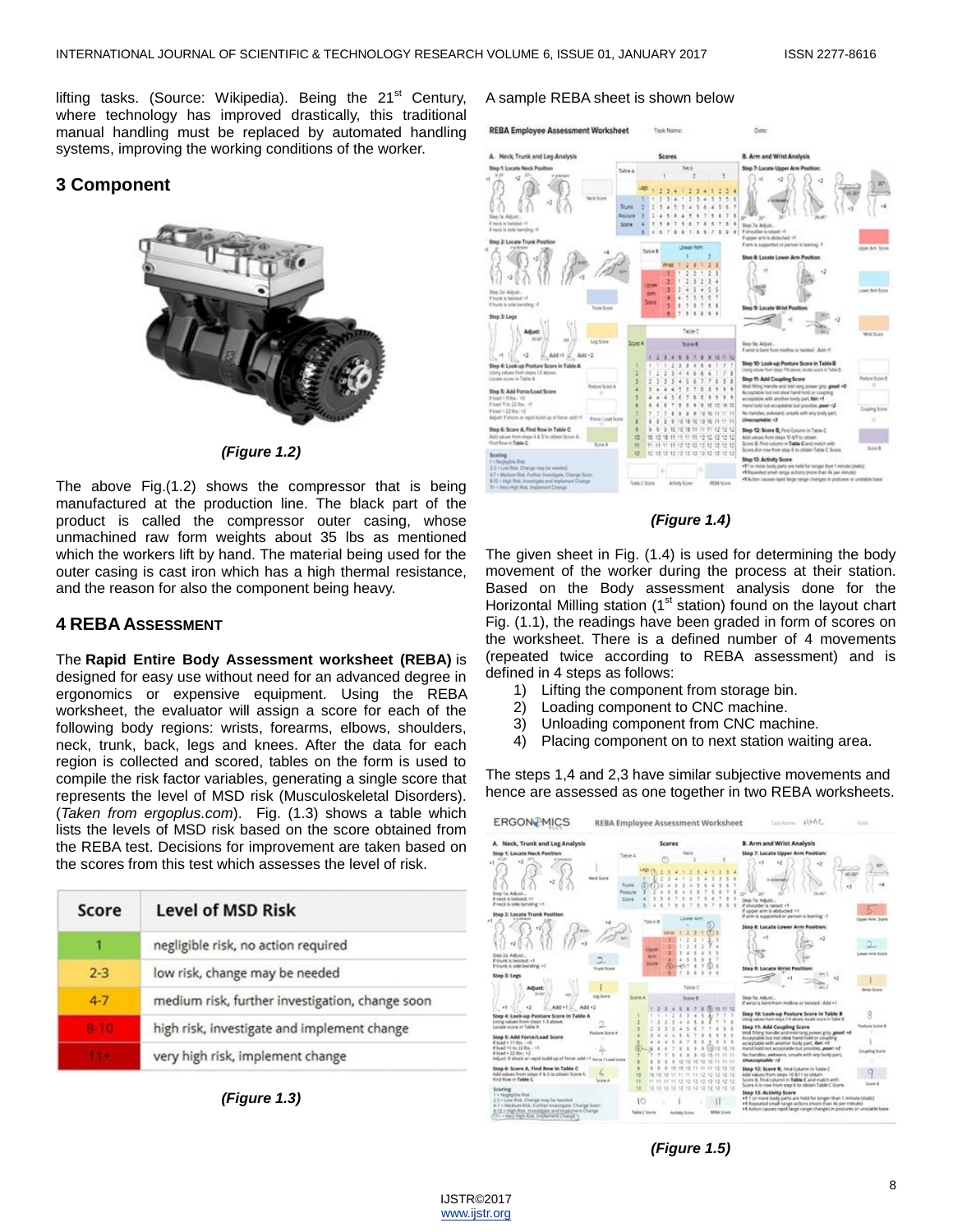

## *(Figure 1.6)*

For the  $1<sup>st</sup>$  step of the movement, the body gives a REBA score of 5 which is a **medium risk.** The 2<sup>nd</sup> step movement shows a REBA score of about **11** which fall into the **high risk factor.** The 3<sup>rd</sup> step movement is same as that of the 2<sup>nd</sup> step and the same risk factor. The  $4<sup>th</sup>$  step is the same assessed move as that of the  $1<sup>st</sup>$  step. From all these 4 steps, we get an average REBA score of 8 which falls under the high risk factor and in need for immediate change. These similar movements apply to the other processes as per the layout diagram given. The score report shows the extreme effort the worker takes in his routine and the amount of fatigue it causes him during work. These conditions are too uncomfortable for the worker to work peaceful and to show interest in the work he/she performs.

## **5 CONCEPT DEFINITION**

Material handling is the short-distance movement within the confines of a building or between a building and a transportation vehicle. It can be manual, semi-automated and automated depending upon the safety factor required by the necessity for distribution, consumption or disposal. Material handling is integral for the design of most production systems since the efficient flow of material between the activities of a production system is heavily dependent on the layout of the activities. If two activities are adjacent to each other, then material might easily be handed from one activity to another. If activities are in sequence, a conveyor can move the material at low cost. If activities are separated, more expensive industrial trucks or overhead conveyors are required for transport. Chang, Sullivanj & Wilson (1984, Pg.15-26) state that material handling system of a Flexible Manufacturing System (FMS) consists of load and unload mechanisms, transfer mechanisms, and internal storage facilities, each of which may be configured in many different ways. In addition, many options are available for dispatching work-parts between work-stations. The inherent flexibility of an FMS affords the opportunity for enhanced system efficiency, yet it also makes the analysis and design of the system extraordinarily complex and difficult. Based on the work place ergonomic conditions and the body movement analysis of the worker, it is found that two types of material handling systems needs to be introduced

into this production line to rectify the non-ergonomic conditions as per derived from the REBA worksheet. The two types of material handling systems are:

- 1) Base mounted Jib crane
- 2) Conveyor belt transfer

#### **5.1 Base Mounted Jib Crane**

This is the standard jib crane which is base mounted near the CNC machine. It consists of a sturdy support pole to which a maneuverable beam is attached on it which is capable of rotary motion along its own axis. Jib cranes are generally used for pick and place operations of components or objects. Depending on the need, steel or aluminum cables with its respective hooks are used. Jib cranes vary in size accordingly and are usually custom made based on its requirement as mentioned by the customer.

#### **Usage for the issue:**

Considering the usage of this jib crane in above ergonomic problem here, the standard jib crane with a wire type adjustable cable having a C-hook is used. It lifts the compressor casing from the storage bin and loads it onto the CNC machine, similarly also used to unload the machined component from the CNC after the operation. The C-hooks and wire cables are customized adjusted as per the requirement for each process operation machine and the position the component is needed to be loaded onto the machine. The crane's lifting mechanism will be automated and it is initiated by the buttons placed near the hook for going up and down. The worker uses this to pick and place the components depending upon the length needed for the hook to tag the component.

#### **5.2 Conveyor Belt Transfer**

A conveyor belt system consists of two or more shaft pulleys which rotates a belt in an endless loop carrying medium and for transfer of material on it. In this system one or both the pulleys may be powered for the forward motion of the belt. These belt conveyors are found in abundance since they are less expensive and versatile. They are useful for retail, wholesale and specially manufacturing distribution. The common material used for the conveyor belt is rubber, plastic and nylon.

#### **Usage for the issue**:

This conveyor belt system is needed at the production line for component transfer from one process station to another. An additional object sensor is attached to each end of the conveyor. When the machined component from the HMC station (Station 1) is placed on to the conveyor belt, the sensor picks up the interference and starts the movement of the belt. When the component reaches the other end of the conveyor, another sensor there senses the object and stops the movement of the belt. This similar setup is to be implemented between each process stations except the station where the component next goes to the storage bin.

## **6 AFTER IMPLEMENTATION**

In the given layout as shown in Fig.1.9 the placement of the material handling system as needed for each process station by means of color codes. The purple color code indicated the place where the job crane is required for lifting the heavy components loading and unloading use. The red color code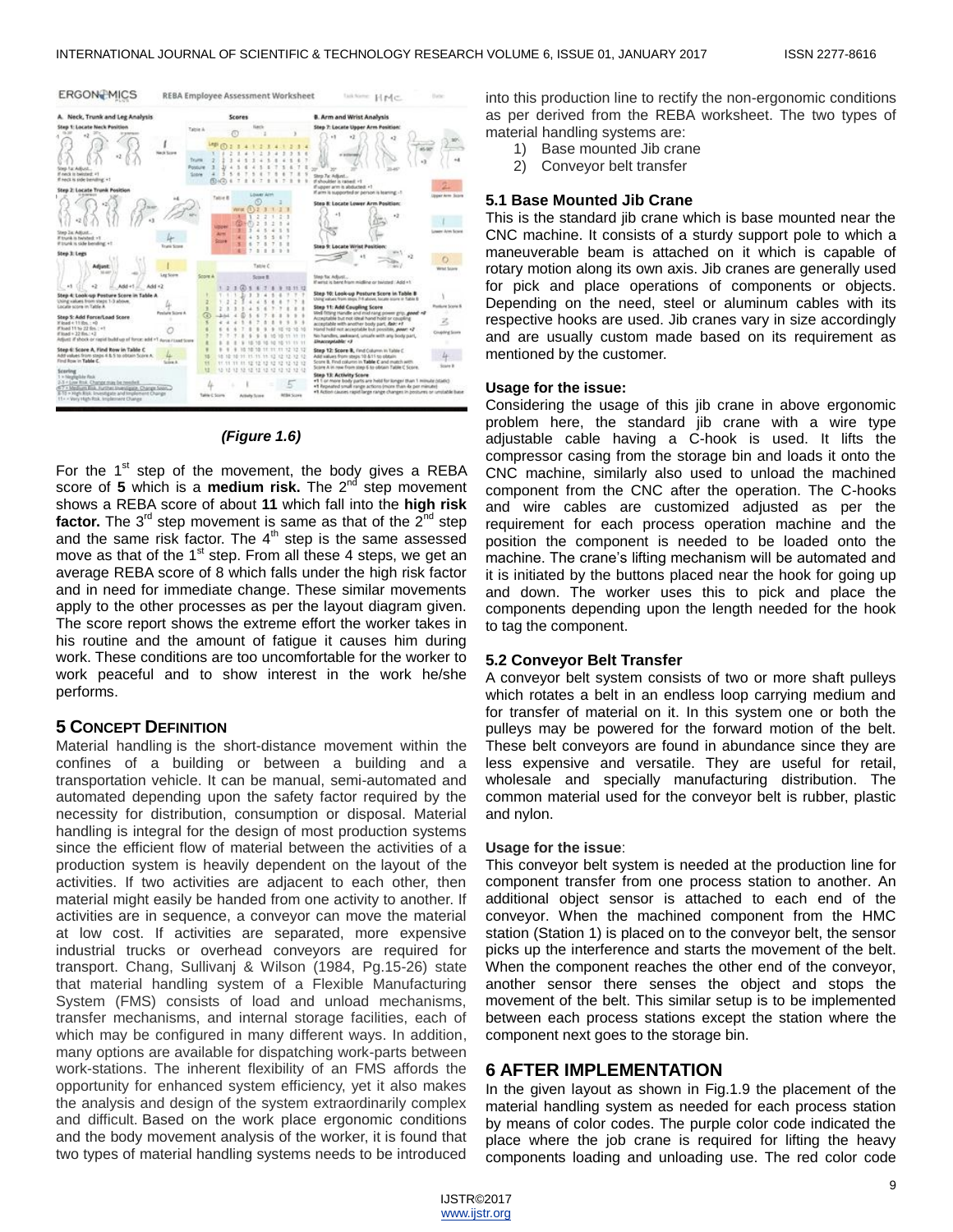indicates the places where the conveyor belt system is needed between the stations for component transfer from one station to the next station.



*(Figure 1.9)*

## **7 OUTCOMES AND RESULT**

Based on the details provided previously for the implementation of a material handling system inside the production line of the company, the differences are shown if these changes get implemented. We get a clear picture regarding how the handling of things used to work before the material handling equipments were added and how the things are handled now after these equipments were added to the shop floor line. The tabular column Table (1.10) illustrates the differences that were told about previously in this paragraph. Taking **station 1** (HMC) into consideration,

| <b>Before implementation</b>                                                                                           | <b>After implementation</b>                                                                                                              |  |
|------------------------------------------------------------------------------------------------------------------------|------------------------------------------------------------------------------------------------------------------------------------------|--|
|                                                                                                                        |                                                                                                                                          |  |
| 1. Heavy Component lifted manually by<br>hand from storage bin for loading.                                            | 1. Component is lifted using the operated<br>Jib crane for loading reducing the<br>carrying load for the worker.                         |  |
| 2. After machining, the component is<br>again unloaded from the machine by<br>hand.                                    | 2. The automated jib crane is again used<br>to unload the component from the<br>machine, giving no stress to the<br>worker.              |  |
| 3. Worker had to transfer the component<br>to the next station by walking a few<br>steps carrying the heavy component. | 3. The sensor automated conveyor belt<br>transfers the component to the next<br>station after it is placed on it using the<br>iib crane. |  |

## *(Table 1.10)*

these material handling equipments makes work easier for the workers and the processes done at each station are performed at better efficiency. When better efficiency is put into work in the production line, it reduces the waiting time at each station and there is a smooth flow of the materials throughout the line.



#### *(Figure 1.11)*



*(Figure 1.12)*

## **8 CONCLUSION**

This study has given us information regarding the physical difficulties faced by the workers in the industrial sectors where the material handling systems have not been established

When the REBA test was conducted previously before, it gave aproperly. Further analysis was done to find out the level of average High risk value of 8. And if this setup were to keephysical strain the worker feels when the components are continuing, the worker at one point was prone to get injured either eing handled by hand instead of automated machines. The by means of an accident of dropping the heavy component on analysis is called a Rapid Entire Body Assessment test where body part or by injuring a muscle due to constant lifting of thee postures are scored based on an established ergonomic heavy component. When the REBA test is again taken after the ting Ergonomics is a factor where the people's efficiency in implementation of these material handling system ideas, thee working environment must be improved. It is also to values would be different and also tells the implementation as prove the Man-Machine relationship factor. The problem useful and worker suffers not much stress at all. The worksheet forere at this industry was that workers had given a constant the REBA test after implementation of material handling system i©mplaint of musculoskeletal problems like pain in the lower shown in Fig. (1.11) and Fig. (1.12). The study thus shows thatack and limbs which was reportedly due to the material physical ergonomics in this production line can be improved usingandling of the heavy compressor components. The problem the ideas as mentioned in this paper for the employee bettermenalso included the transfer of the component to the next station This would give satisfaction to the workers on the job and the alking by foot. These problems were addressed by productivity increases as the satisfaction increases. The productioponsidering the required use of technology for the material output now can possibly increase since the implementation dfandling equipments to make the working conditions of the